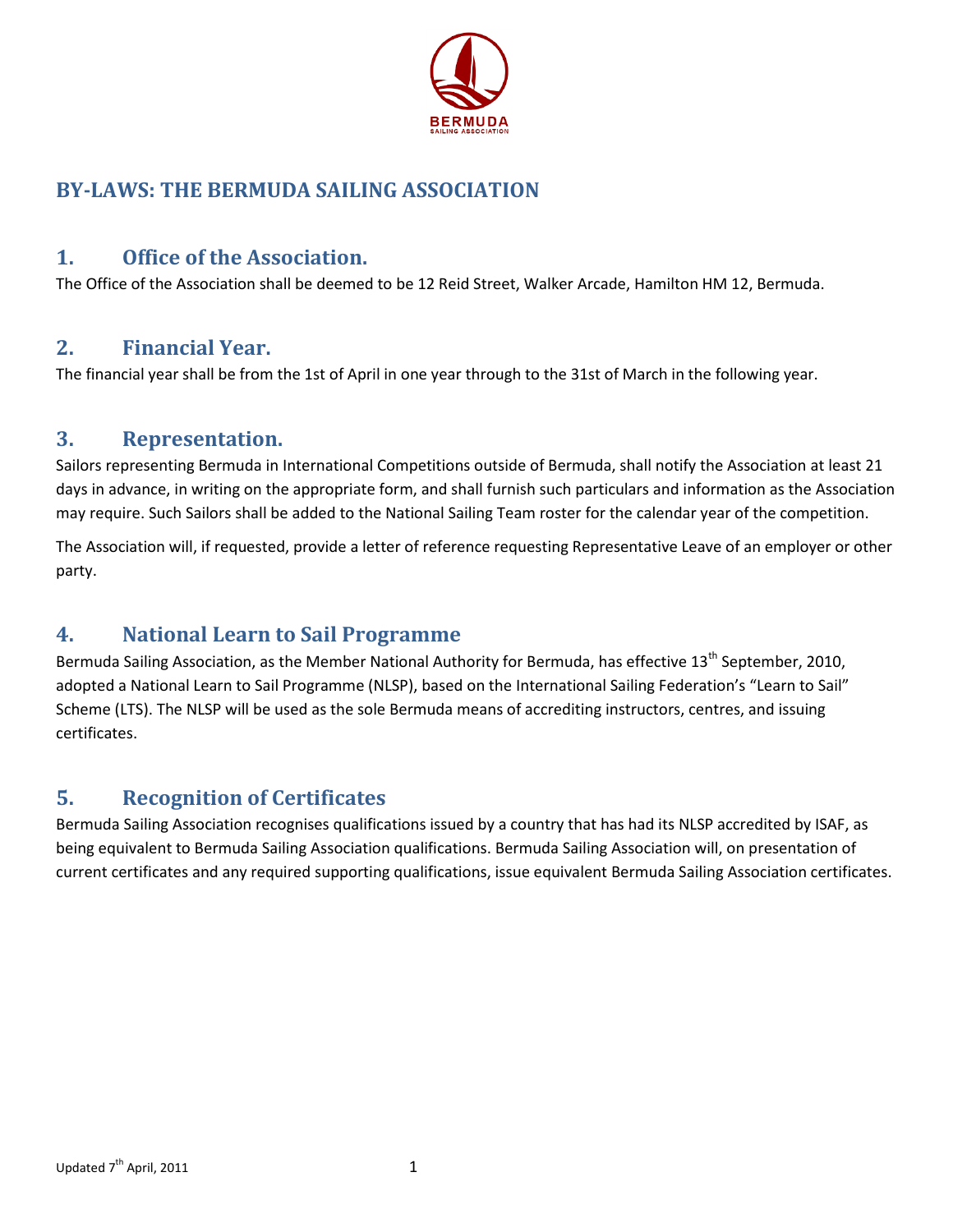

# **6. Code of Conduct**

It is the intention of this Code of Conduct to promote fair sailing and respect for all participants within Bermuda Sailing Association and its member clubs and classes. It is the expectation of the Association's Board and membership (your peers and fellow sailors) that all sailors and officials will adhere to the Code of Conduct set out below and respect the principles of fair sailing that the Code embodies at all times while participating in any Bermuda sailing activity.

#### Standards:

- 1. All sailors competing in the sport of Sailing in Bermuda shall be members of the Bermuda Sailing Association (B.S.A), its clubs or Associate Organizations or Classes; or shall be members of the International Sailing Federation (I.S.A.F.); its Member National Authorities or their clubs, Associate Organizations or Classes.
- 2. All sailors competing in Bermuda shall be bound by the rules of the I.S.A.F. (RRS- current edition) as administered by the B.S.A. and this Code of Conduct. No sailor may compete in Bermuda when ineligible under the Rules of the I.S.A.F.
- 3. Any Competitor, Juror, Race Committee Member or person associated in the running of an event is prohibited from wagering on the outcome of any race or series of races in any event that has **b**een sanctioned by the Bermuda Sailing Association.
- 4. All sailors and associated persons participating in sailing in Bermuda shall observe standards of good manners and sportsmanship in all their affairs.
- 5. All sailors and associated persons shall refrain from the use of illicit drugs and drugs banned under the RRS, while in Bermuda or representing Bermuda overseas.
- 6. Any incident(s) or failure to observe the standards of paragraphs 3, 4 and/or 5 by any sailor or associated person, may be brought to the attention of the B.S.A. for investigation and a **h**earing under the Rules of the I.S.A.F., and this Code of Conduct. This shall include the authority to impose penalties in accordance with Rule 69 where appropriate.
- 7. The B.S.A. may impose a penalty on a sailor or associated person in accordance with the Rules of the I.S.A.F. in the event that the I.S.A.F. or another Member National Authority has penalized a sailor or associate person under their Code of Conduct.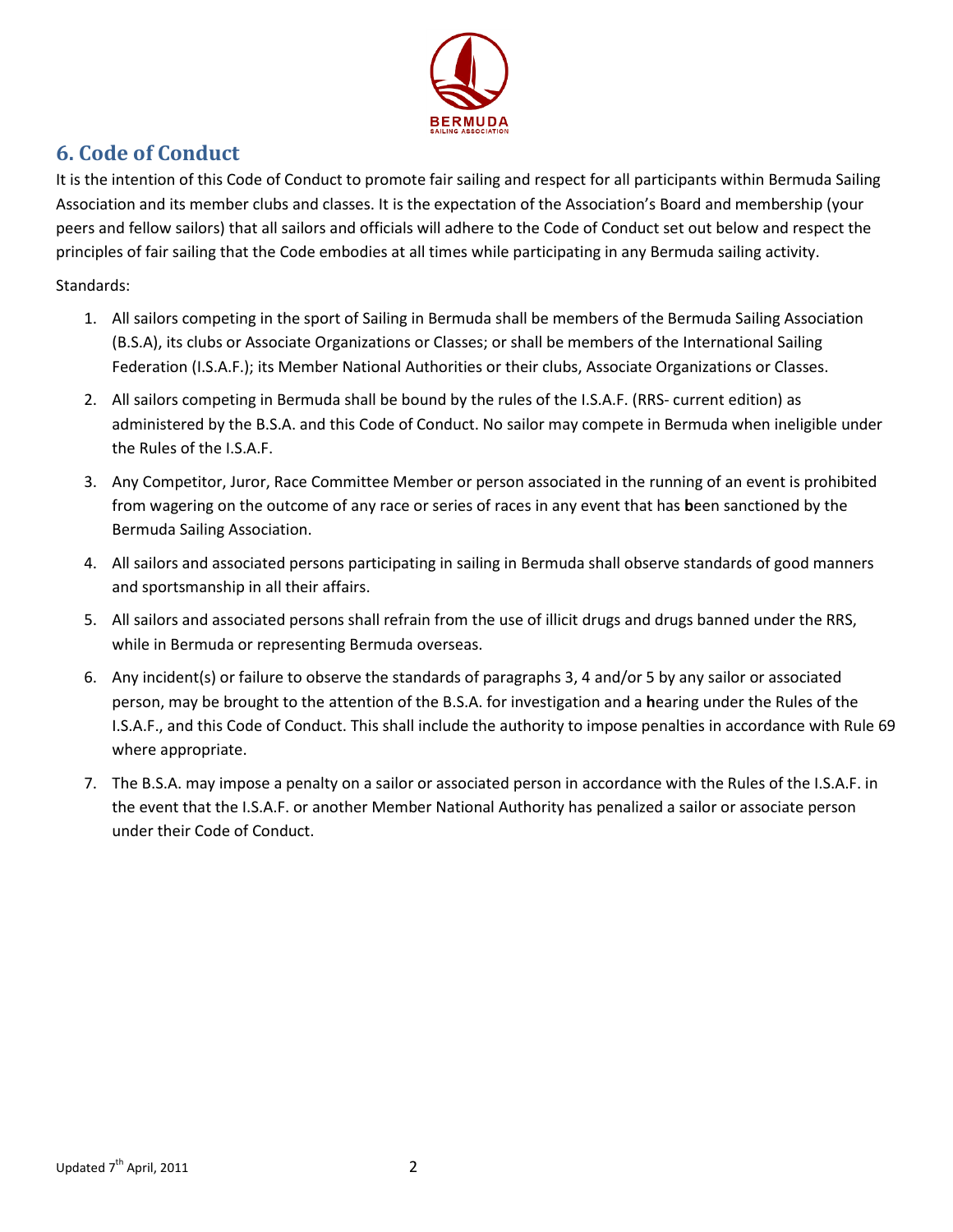

## **7. Parent's Code of Conduct**

It is the expectation of the Association's Board and membership (your peers and fellow sailors) that all parents will adhere to the Code of Conduct set out below and respect the principles of fair sailing that the Code embodies at all times while participating in any Bermuda sailing activity.

Standards:

- 1. We will respect the concept that children sail because they enjoy it and not because their parents, coaches or others want them to.
- 2. We will respect and cooperate with teammates, coaches, opponents, officials and other parents and will treat all athletes as we would like to be treated.
- 3. We will at no time interfere with, bully, or take unfair advantage of any sailor, coach or official, and will always consider the physical and emotional wellbeing of others.
- 4. We will display self-control, courtesy and good manners at all times when representing our team, class, club and Bermuda.
- 5. We will remember that winning isn't everything that having fun, improving skills, making friends and doing one's best are important to everyone.
- 6. We will respect the reasonable requests of the coaches and officials and ensure the sailors are punctual for training sessions or regattas.
- 7. We will at no time as parents or guardians of sailors, verbally or physically threaten, intimidate or be abusive in any manner to a sailor, instructor, coach or official.
- 8. We will respect the disciplinary decisions made by the Coach or we will follow the proper course of action and appeals available to us should we disagree with any of these decisions.
- 9. We will stay at an appropriate distance from race courses during events and refrain from interfering in any manner whatsoever with the racing of our children or other competitors and allow coaches to have primary authority over handling the coaching of our children at sailing schools and competitions on the water and off.
- 10. We will set an example of good sportsmanship and safety so that our child and other children can learn from our example, and we shall emphasize that good athletes strive to be good students that are physically and mentally alert.

Failure to observe these standards may result in sanctions for the athlete and/or parent by the Organising Authority and may be reported to the Bermuda Sailing Association for their attention. Parents have the right of appeal to the Bermuda Sailing Association for matters not subject to the Racing Rules of Sailing.

Entry of children in a sailing programme, or regatta is acceptance by the parents of This Code of Conduct.